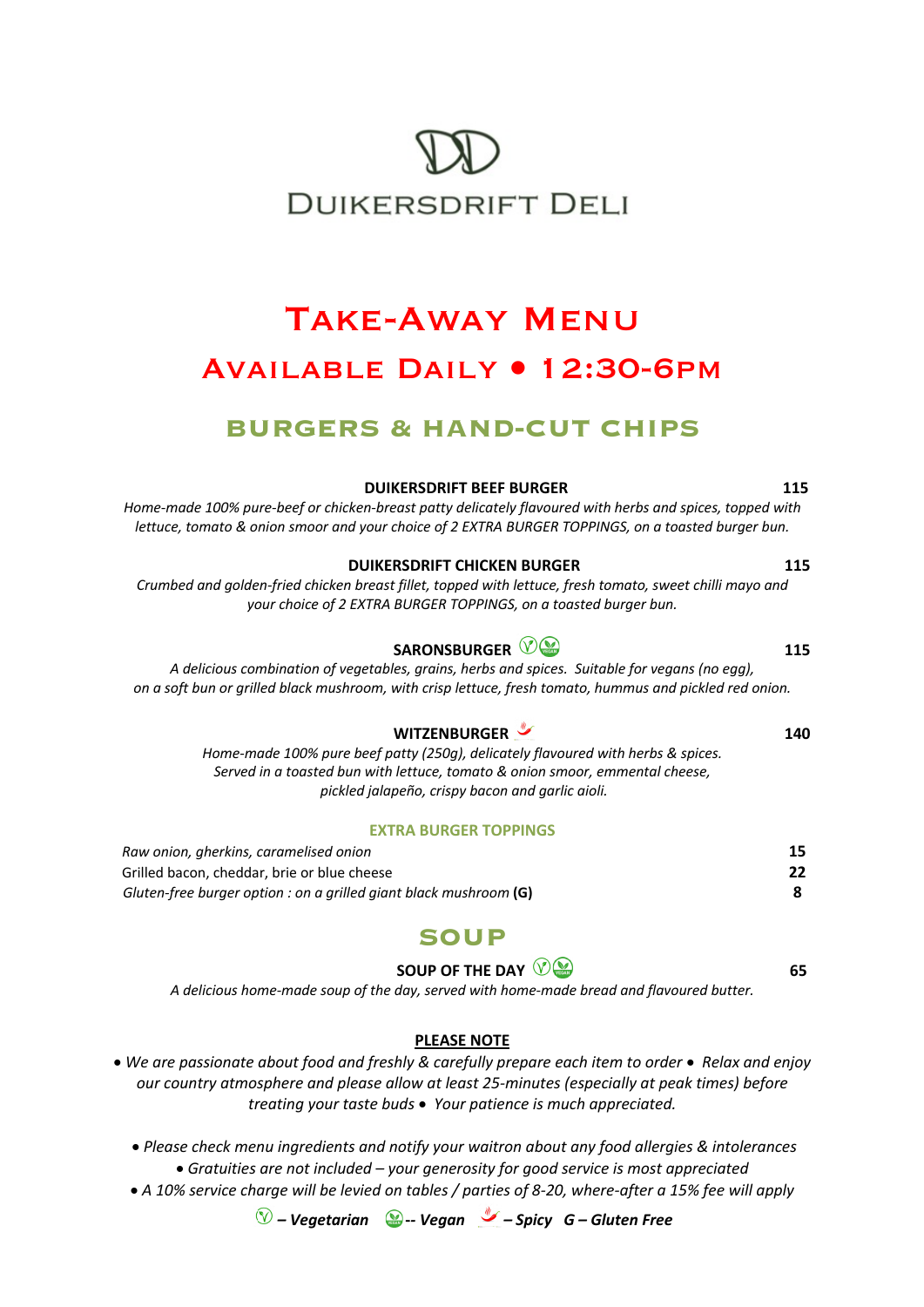### **THIN-CRUST, WOOD-FIRED PIZZA**

| <b>COUNTRY FOCACCIA V</b><br>With fresh rosemary, origanum, garlic, black pepper & sea-salt, olive oil, mozzarella<br>and parmesan. Served with balsamic reduction.                     | 105 |
|-----------------------------------------------------------------------------------------------------------------------------------------------------------------------------------------|-----|
| <b>GARLIC &amp; FETA V</b><br>With fresh rosemary, feta, garlic and olive oil.                                                                                                          | 110 |
| <b>OBIQUA</b><br>Spiced beef mince, diced jalapeños, red onion, garlic, napolitana sauce<br>and mozzarella cheese. Served with guacamole.                                               | 140 |
| <b>VEGAN</b><br>Artichokes, marinated oyster mushrooms, olives, red onion, courgette ribbons<br>and sundried tomatoes on a rich napolitana sauce.                                       | 130 |
| <b>DUIKERSDRIFT</b><br>Shredded chicken, crispy bacon, pineapple chunks, napolitana sauce and mozzarella cheese.<br>Topped with fresh rocket.                                           | 140 |
| <b>WINTERHOEK</b><br>Crispy bacon, baby spinach, feta, avocado, garlic, chilli-infused olive oil<br>with napolitana sauce and mozzarella cheese.                                        | 140 |
| <b>SURVIVOR 2020</b><br>Prosciutto, red onion, bell pepper, garlic, parmesan, rocket, courgette pesto,<br>napolitana and truffle oil sauce with mozzarella cheese.                      | 130 |
| <b>WAVEREN</b><br>Beef steak strips, caramelized onions, grilled bell pepper, black mushrooms, blue cheese,<br>napolitana sauce and mozzarella cheese. Served with our own chimichurri. | 150 |
| KIDDIES PIZZA $\heartsuit$<br>Napolitana base with ham, tomato pieces, mozzarella & cheddar cheese.                                                                                     | 80  |
| <b>TASTES OF MEXICO</b>                                                                                                                                                                 |     |

# *WE SERVE TRADITIONAL MEXICAN FOOD RICH IN FLAVOUR.*

*WE DO NOT SERVE THE VERY SPICY AMERICAN VERSION OF MEXICAN FOOD CALLED TEX-MEX.*

#### **JALAPENO POPPERS 95**

*3 x Large green jalapeño chillies stuffed with a mixture of cheeses, wrapped in bacon, crumbed and deep-fried. Served with sweet chilli and coriander mayo.*

#### **CRISPY TACOS**  $\sqrt{\phantom{a}}$   $\sqrt{\phantom{a}}$  150

*Build your own: 4 Crispy corn taco shells, filled with slow-cooked spiced beef and beans, grated cheddar, guacamole, crème fraiche. Spicy salsa, cabbage & carrot slaw, red onion, tomato, crisp lettuce and coriander. \*For a vegetarian option, replace the beef with refried beans* 

#### **PLEASE NOTE**

• *We are passionate about food and freshly & carefully prepare each item to order* • *Relax and enjoy our country atmosphere and please allow at least 25-minutes (especially at peak times) before treating your taste buds* • *Your patience is much appreciated.* 

• *Please check menu ingredients and notify your waitron about any food allergies & intolerances* • *Gratuities are not included – your generosity for good service is most appreciated*

• *A 10% service charge will be levied on tables / parties of 8-20, where-after a 15% fee will apply*

*– Vegetarian* **-***- Vegan – Spicy G – Gluten Free*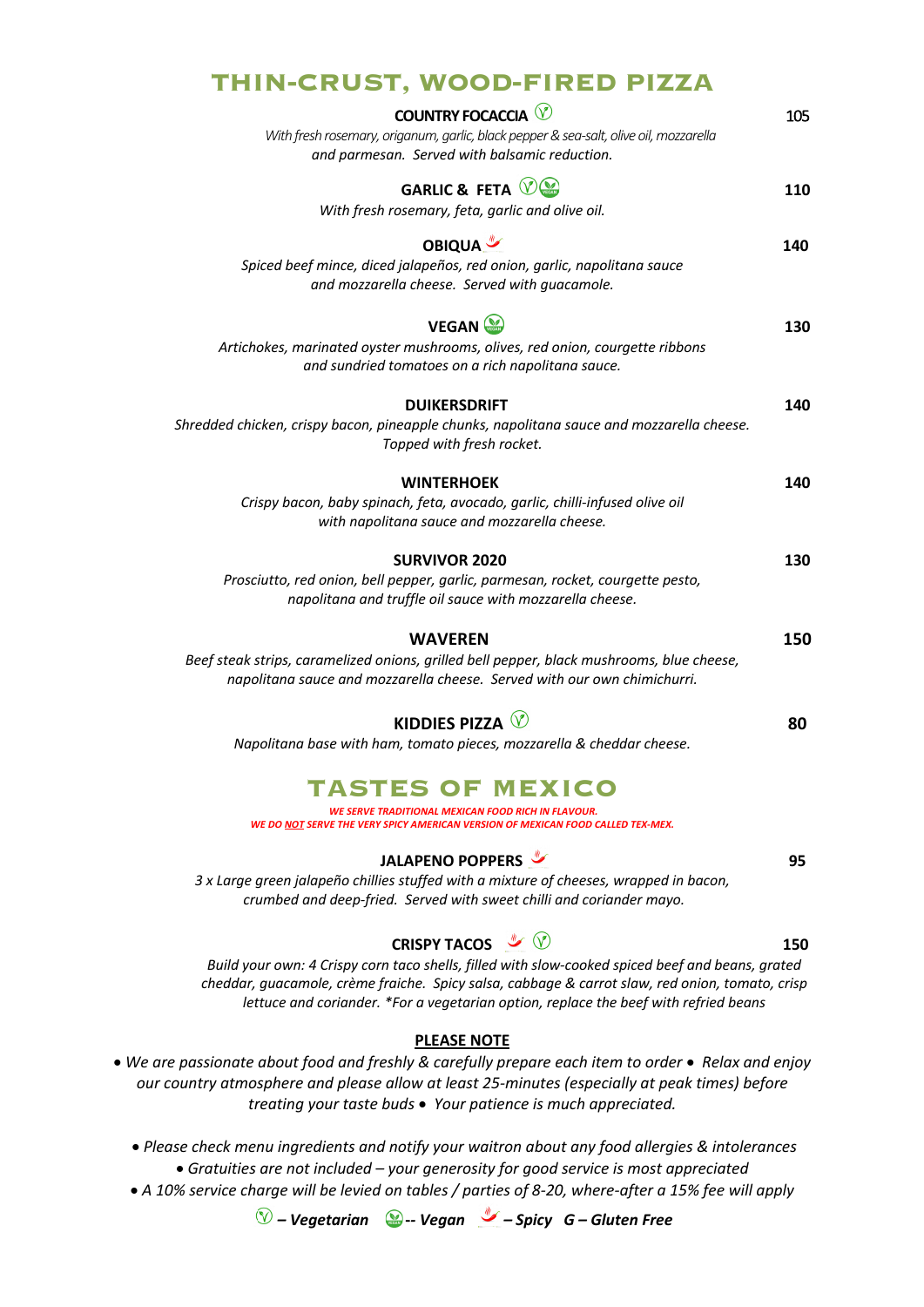# **BEEF & CHEESE QUESADILLAS 450 150**

*Slow-cooked chilli beef, mozzarella and cheddar cheese folded into soft tortillas and griddled. Served with a spicy tomato salsa, guacamole and crème fraiche.*

*Tender calamari strips crumbed, deep-fried and served with red cabbage slaw, lime mayo, coriander and tomato salsa, and tucked into soft-grilled flour tortillas.*

## **BURRITO BOWL & @** option 135

*Spicy beef mince, corn, cheddar, guacamole and pico de gallo (salsa fresca / cruda). Served on a bed of coriander lime rice and topped with crème fraiche & tortilla chips. Vegetarian and vegan options replace mince & cheese with refried veg & beans and crème fraiche with hummus.* 

# **SALADS**

#### **TEMPURA PRAWN SALAD S(x3) 130 M(x6) 195**

*Crispy, golden-fried tempura prawns (no heads), crispy rice noodles, seasonal garden salad, avocado crème & Asian dipping sauce.*

#### **HOT DUCK SALAD 185**

*Tender 'pink' seared duck breast served with a citrus, oyster mushroom and red onion and a sweet soy sesame dressing.* 

### **CHICKPEA & LENTIL SALAD**  $\mathbb{Q}$  $\bullet$  **95**  $\mathbb{Q}$  **110**  $\bullet$

*Hearty salad of brown lentils and chickpeas, with baby spinach, feta, cherry tomatoes, parsley, pumpkin & sunflower seeds and dressed in tomato vinaigrette. Vegan option substitutes with vegan cheese.*

#### **MUSHROOM, GREENS & GRAIN SALAD 2008 105**

*Tender bulgar wheat grain with sautéed portabello and oyster mushrooms, asparagus, green beans, spring onion, avocado and fresh herbs. Dressed with green goddess herb yoghurt dressing.*

#### **CAESAR SALAD with GRILLED CHICKEN S 75 M 130**

*Crisp cos lettuce tossed in our home-made Caesar dressing, with anchovies, croutons, crispy Parma ham, hard-boiled egg and parmesan shavings.*

## **FROM THE GRILL**

#### **BBQ PORK RIBS (500g) 195**

*Succulent, 'fall off the bone' grilled pork ribs marinated in our secret basting sauce. Served with hand-cut chips & roasted vegetables OR garden salad.*

 **Charcuterie, Cheese Boards, Platters & Gourmet Deli Boxes Enquire about options**

*A selection of fine cured meats and cheeses, paired with tasty delights from our Deli. To share between two or more.*

#### **PLEASE NOTE**

• *We are passionate about food and freshly & carefully prepare each item to order* • *Relax and enjoy our country atmosphere and please allow at least 25-minutes (especially at peak times) before treating your taste buds* • *Your patience is much appreciated.* 

• *Please check menu ingredients and notify your waitron about any food allergies & intolerances* • *Gratuities are not included – your generosity for good service is most appreciated*

• *A 10% service charge will be levied on tables / parties of 8-20, where-after a 15% fee will apply*

*– Vegetarian* **-***- Vegan – Spicy G – Gluten Free*

#### **CALAMARI TACOS S(x2) 115 M(x3) 150**